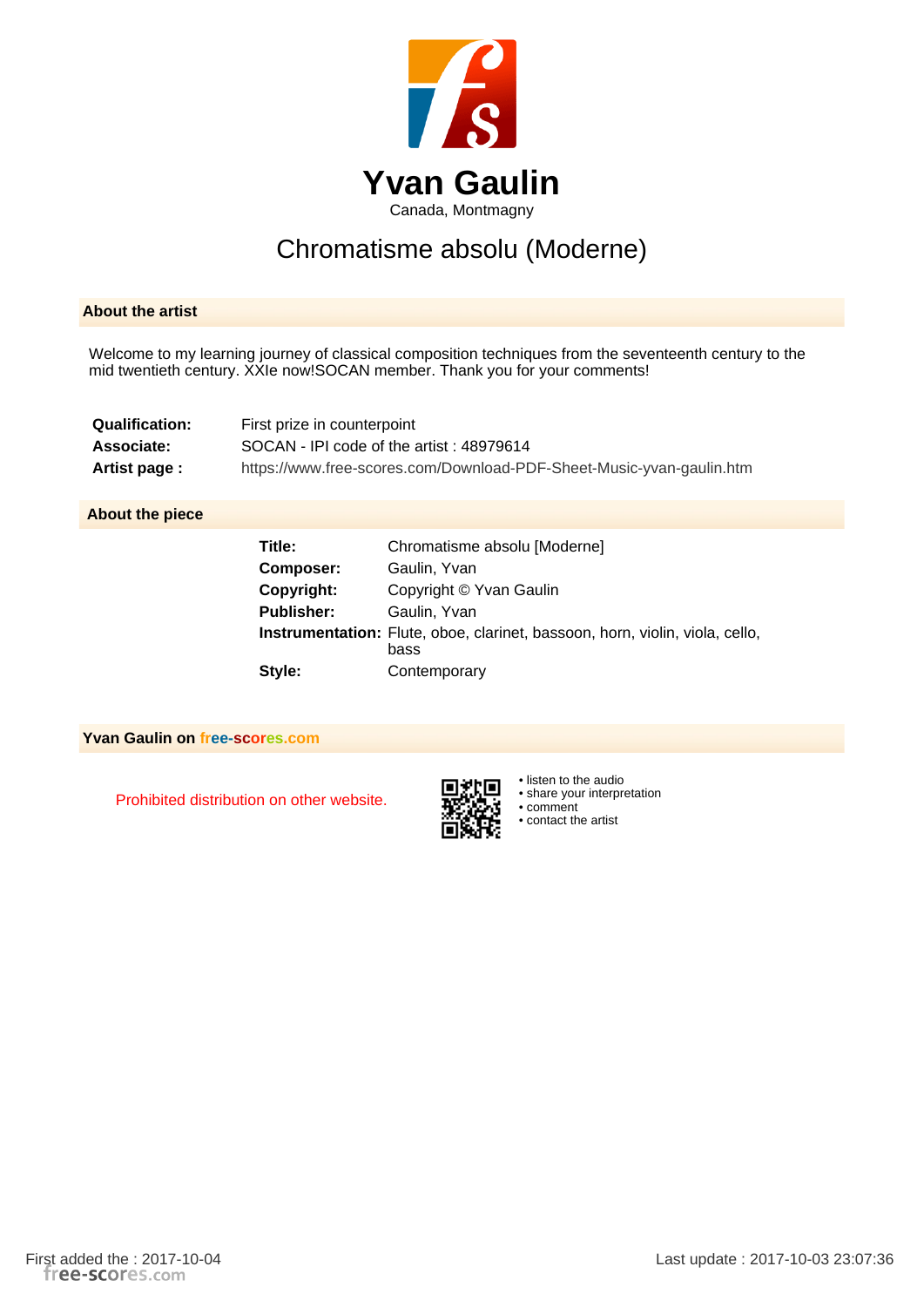## Chromatisme absolu

Yvan Gaulin 01/10/2017

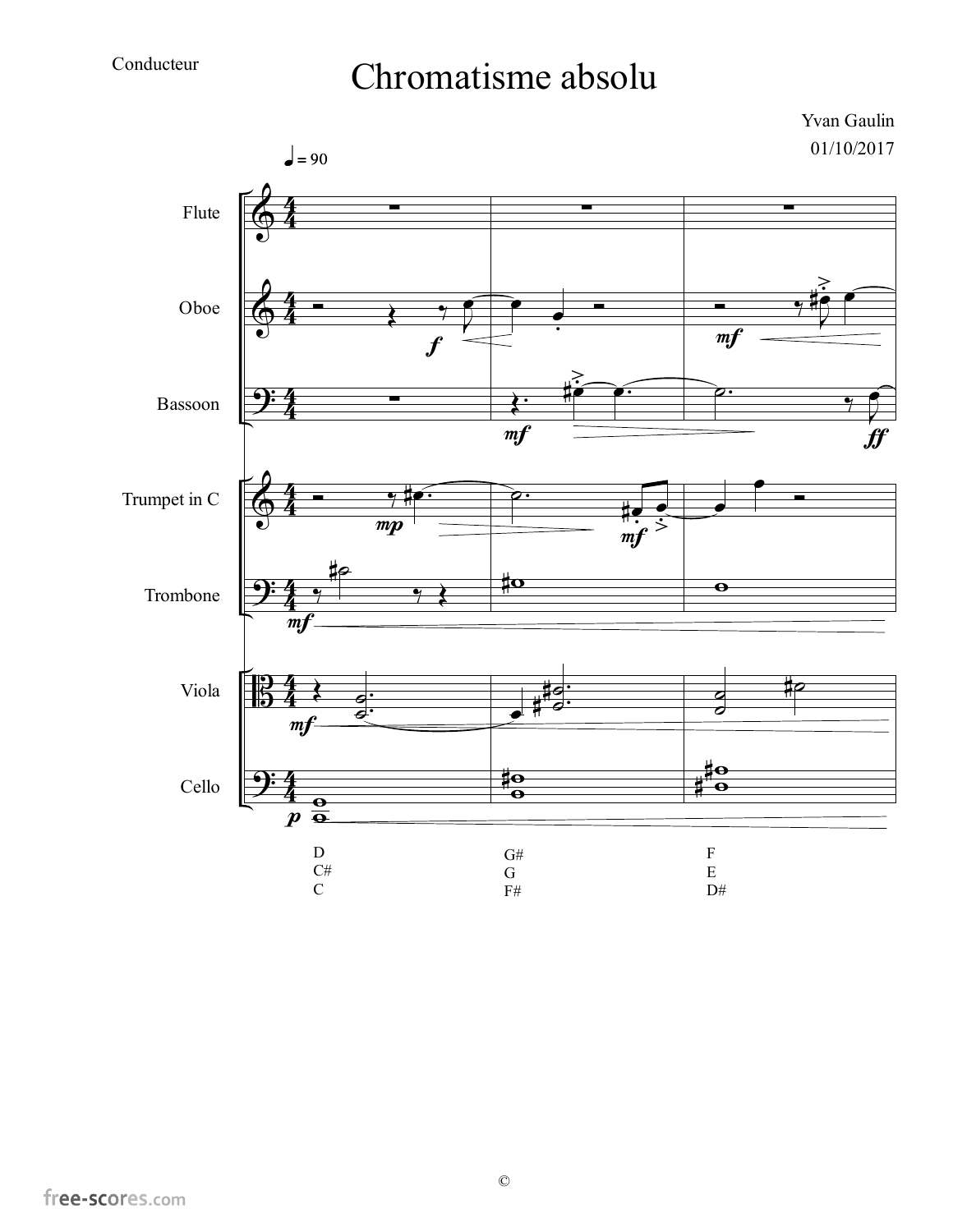2 Chromatisme absolu

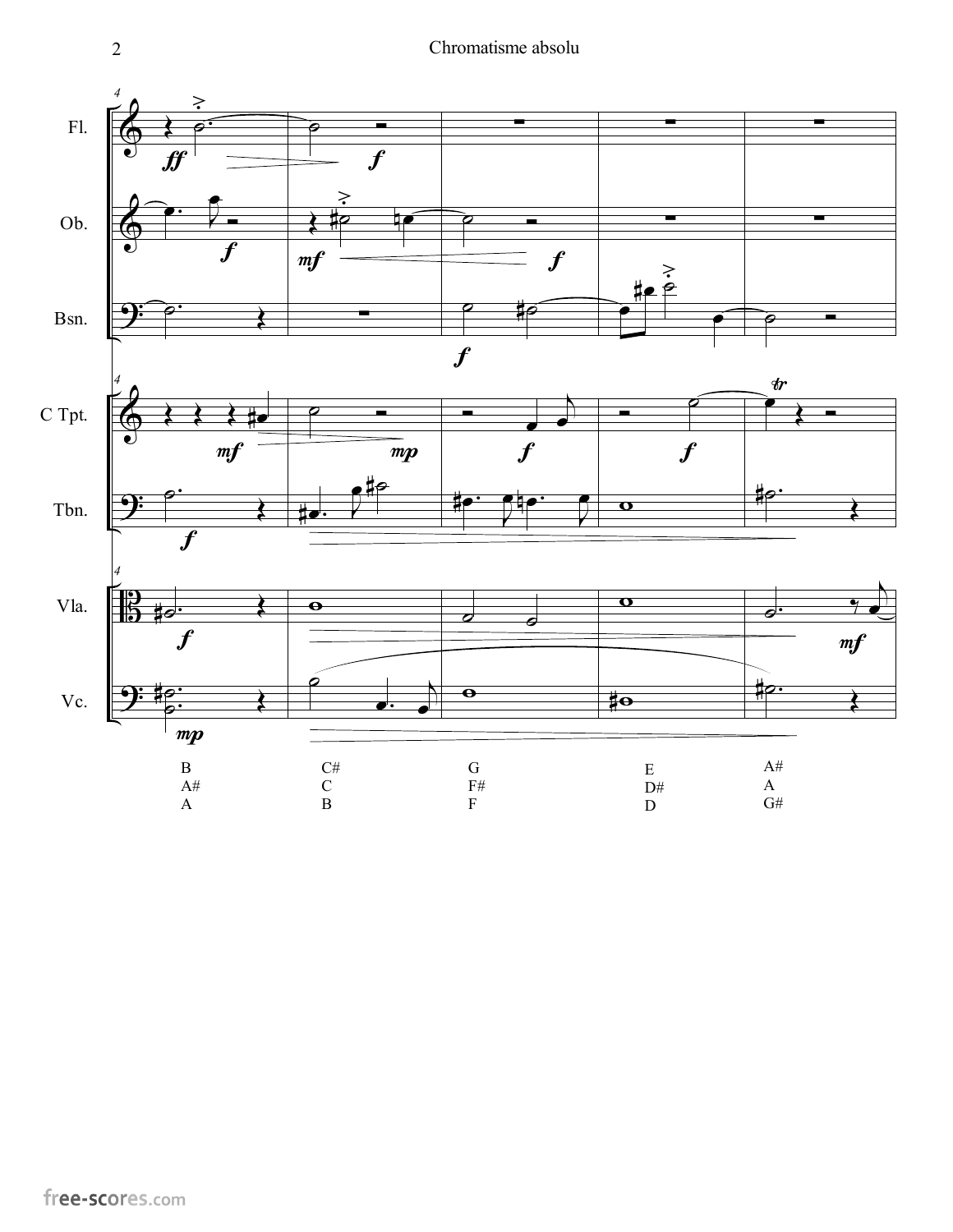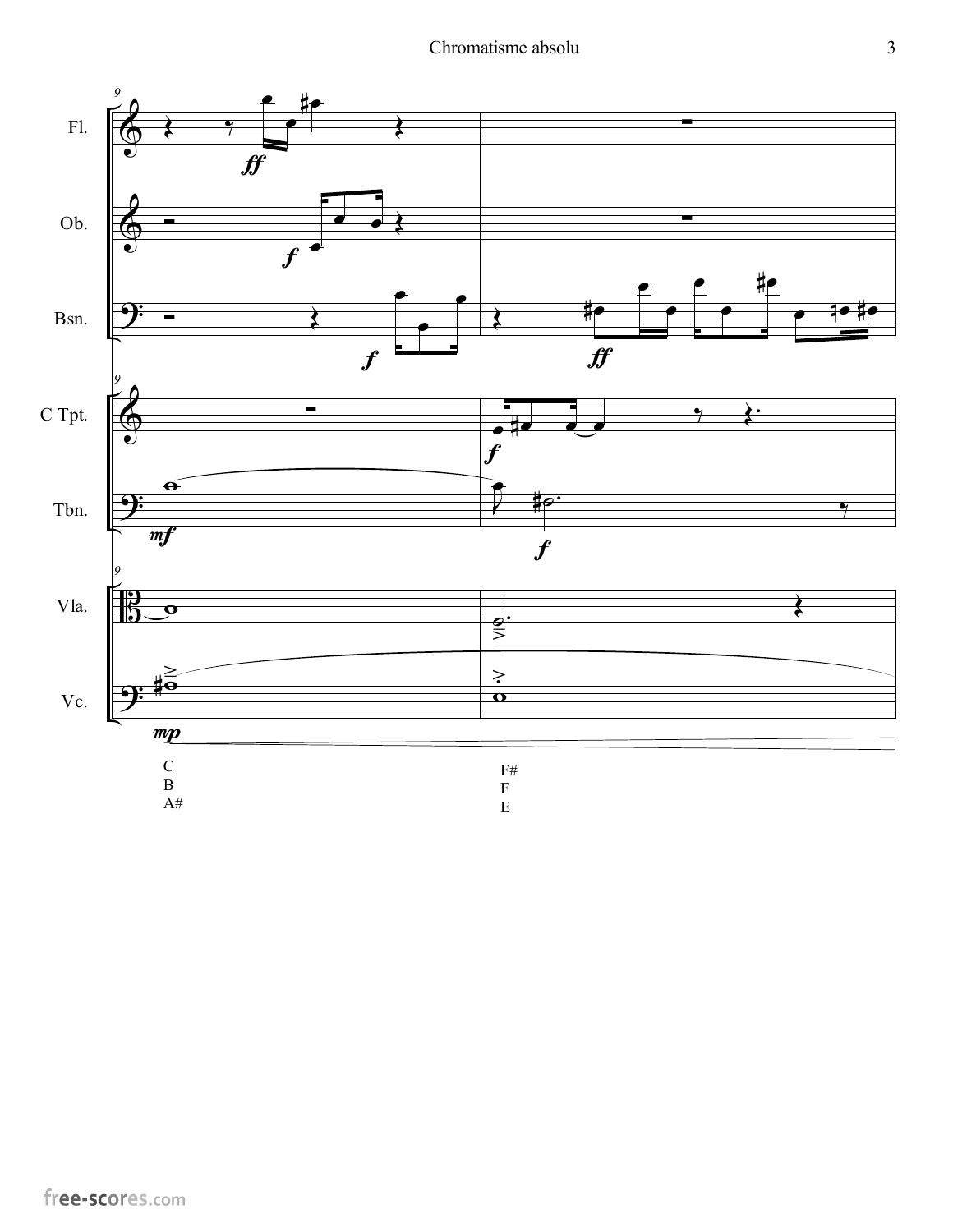4 Chromatisme absolu

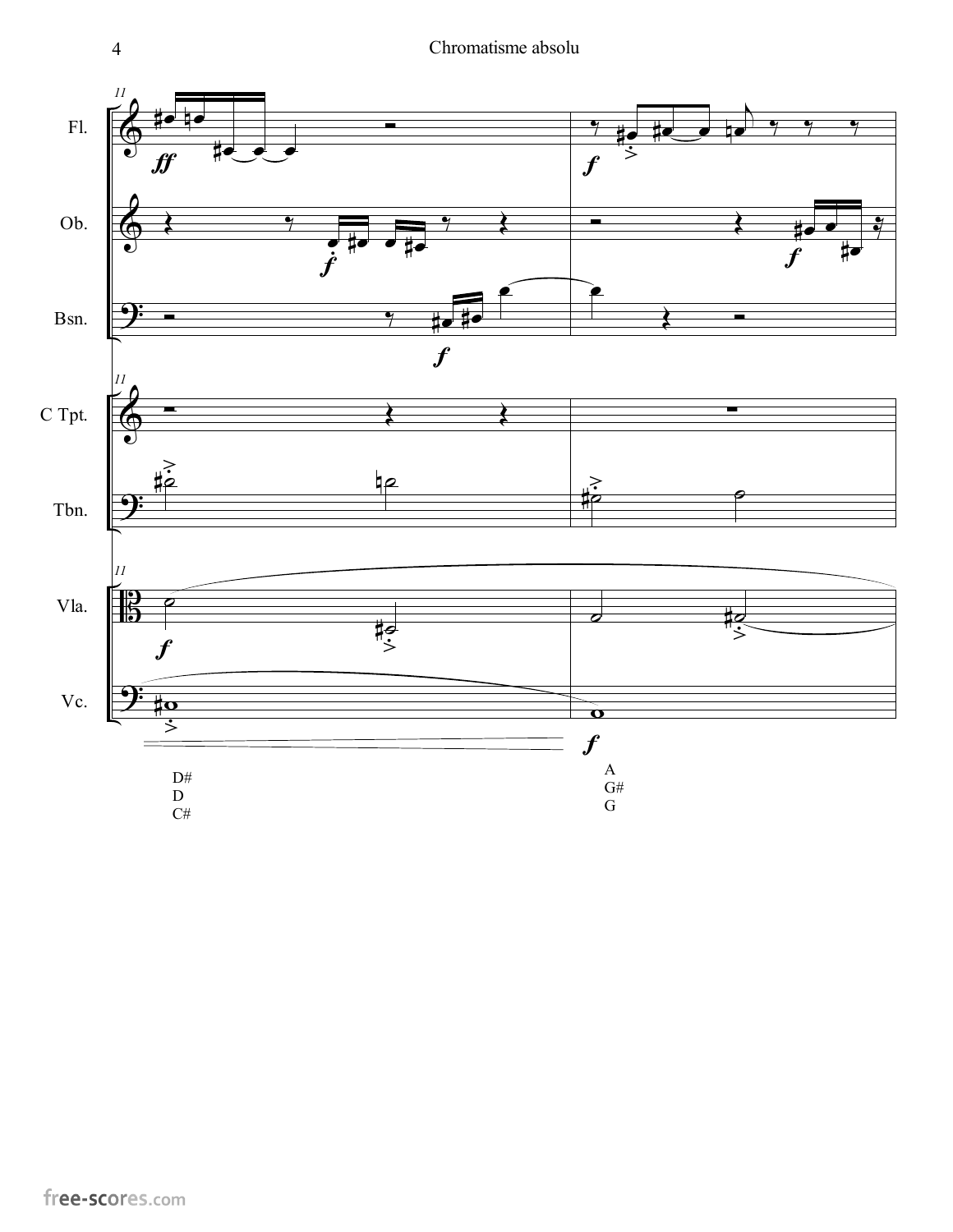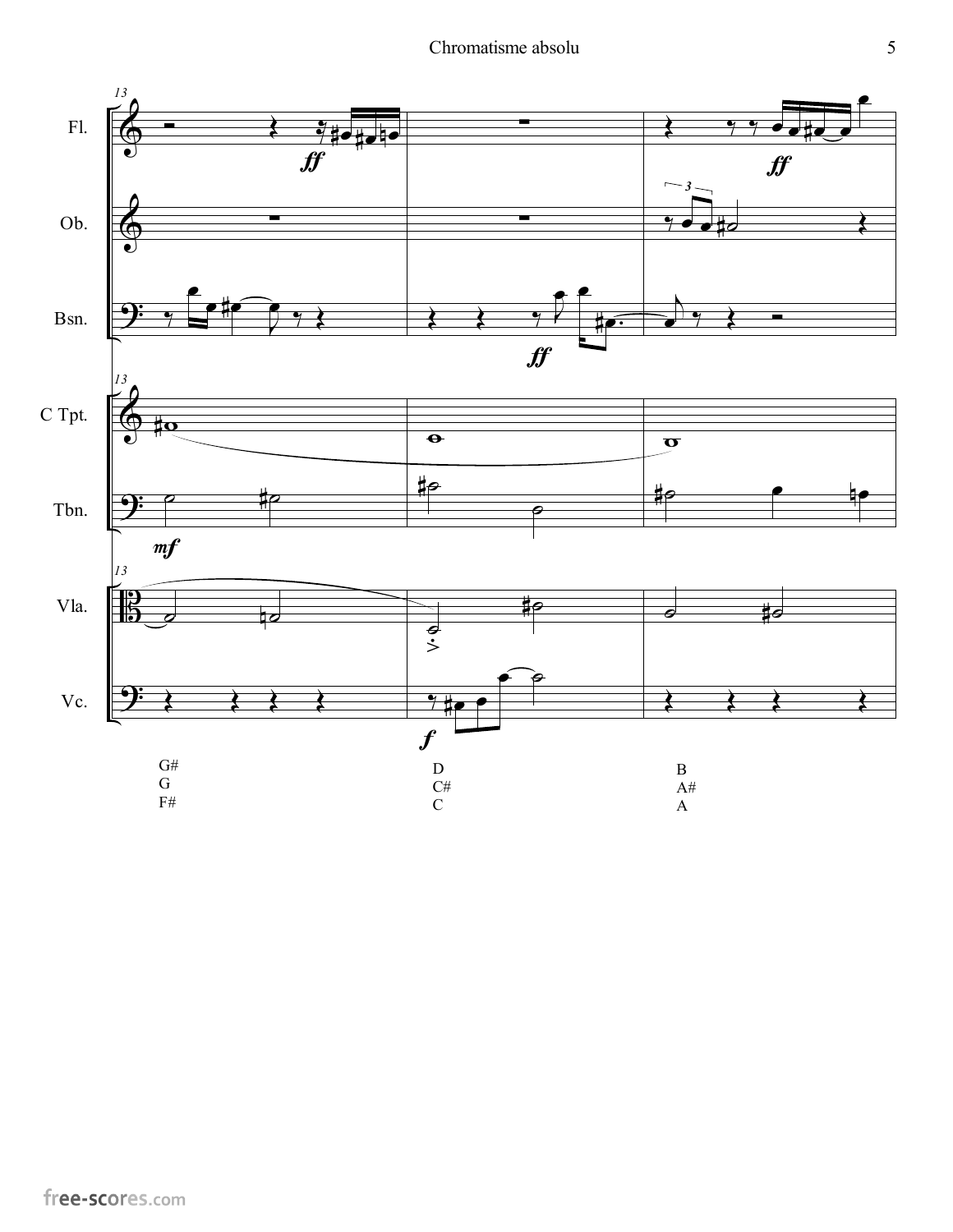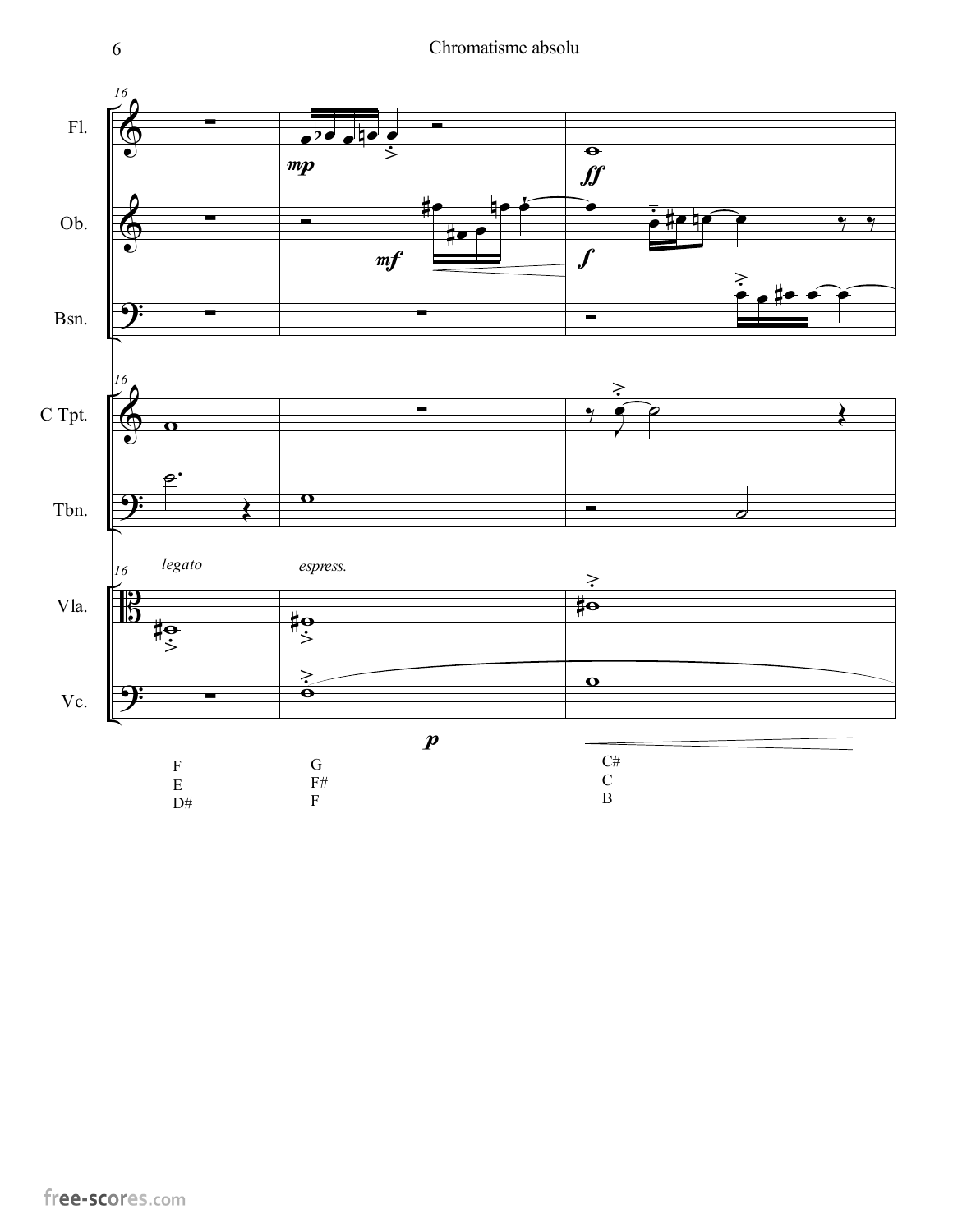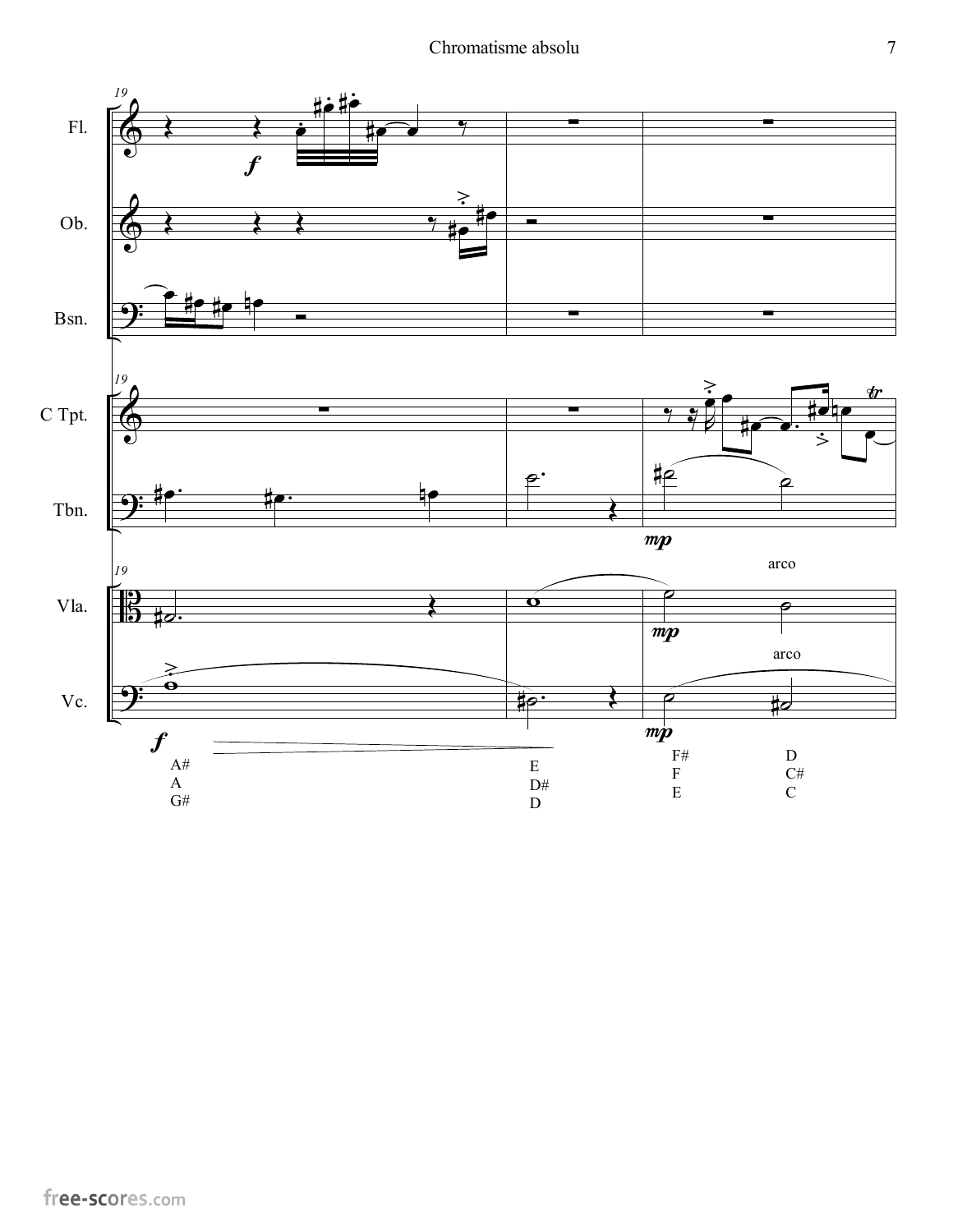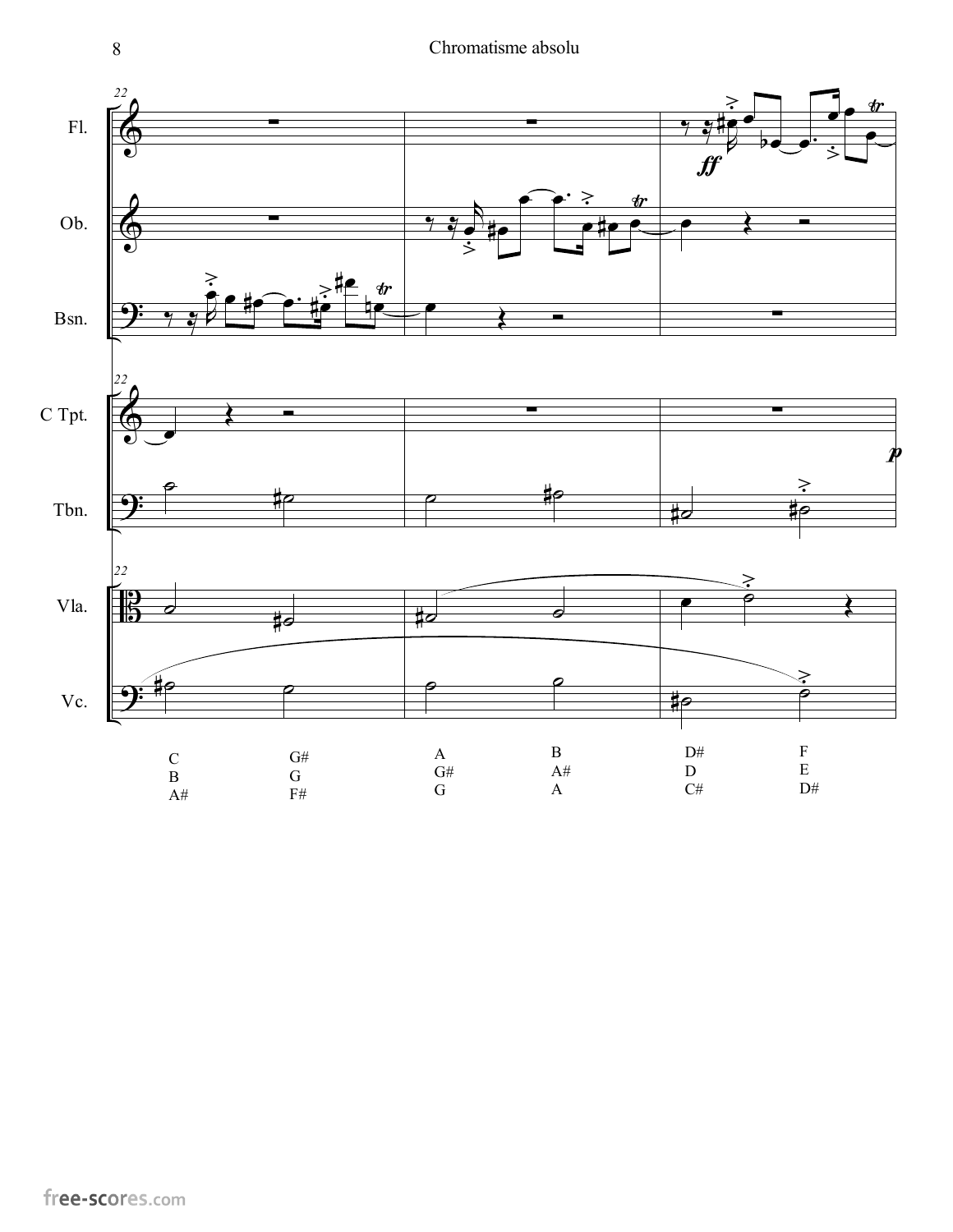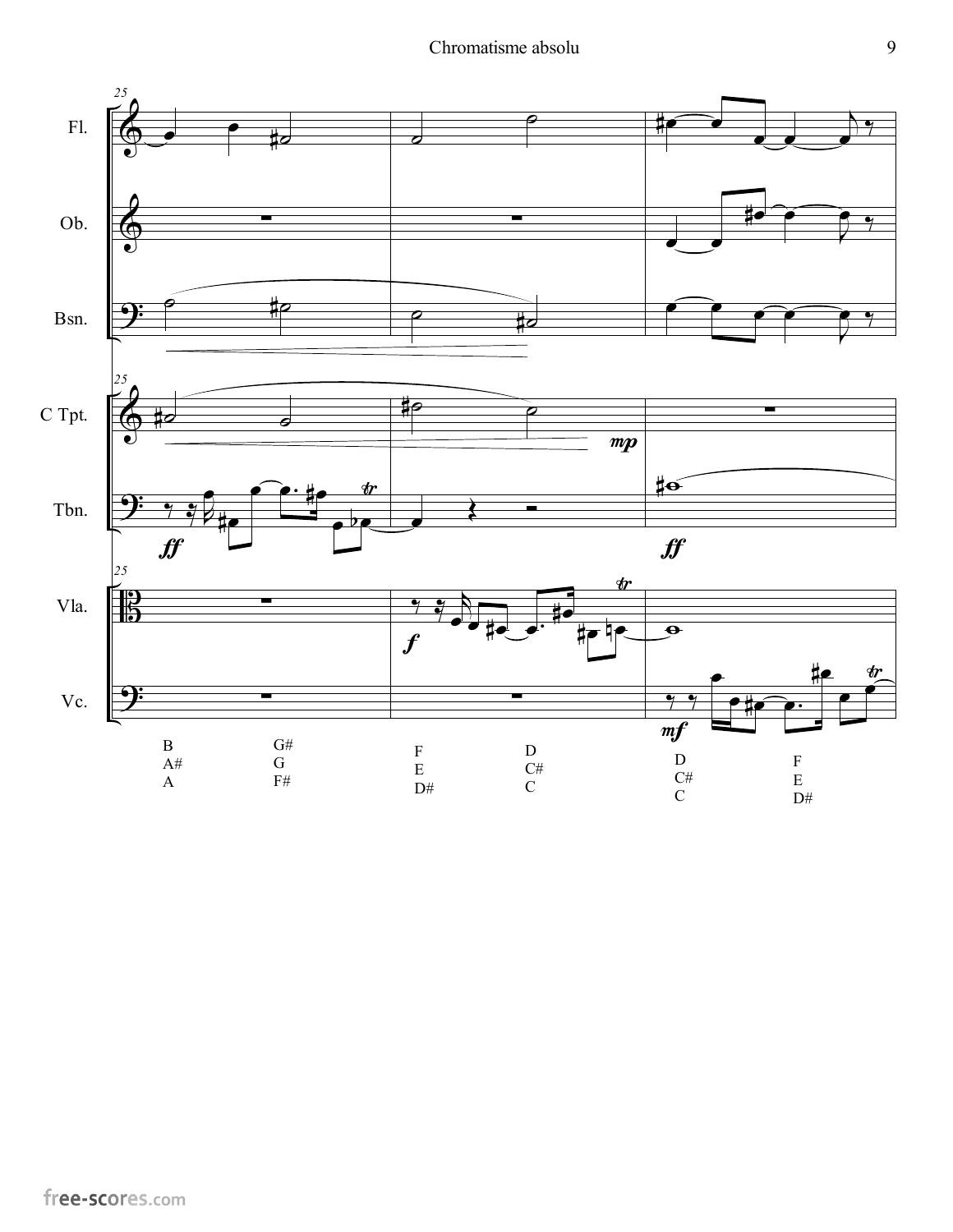

 $\frac{1}{2}$ 

˙

 $\frac{399}{7}$ 

ϖ

ƒ

G# G F#

∀œ œ

∀˙

"

œ œ− αœ

G F# F

 $\overline{\mathbf{e}^{\mathbf{e}}}$ 

 $\frac{dr}{dt}$ 

 $\overrightarrow{ }$ 

˙

A# A G# ∑

∀œ µœ **•** 

<u>.</u>

−<br>−

∑

∑

 $\mathbf C$ B A#

E D#  $\overline{D}$ 

∀œ −−<br>●

*3*

−

 $\frac{1}{\bullet}$ 

 $\bullet$   $\cdot$   $\cdot$ 

Œ

C#  $\mathsf{C}\phantom{0}$ B

∀œ µœ

 $\bm{f}$ 

*3*

**−** 

<u>.</u>

 $f\hspace{-0.1cm}f$ 

"

−<br>−

∀œ −<br>●

*3*

 $\frac{1}{\cdot}$ −<br>−

"

∑

D# D  $C#$ 

Tbn.

Vla.

Vc.

Α

*28*

 $\frac{1}{2}$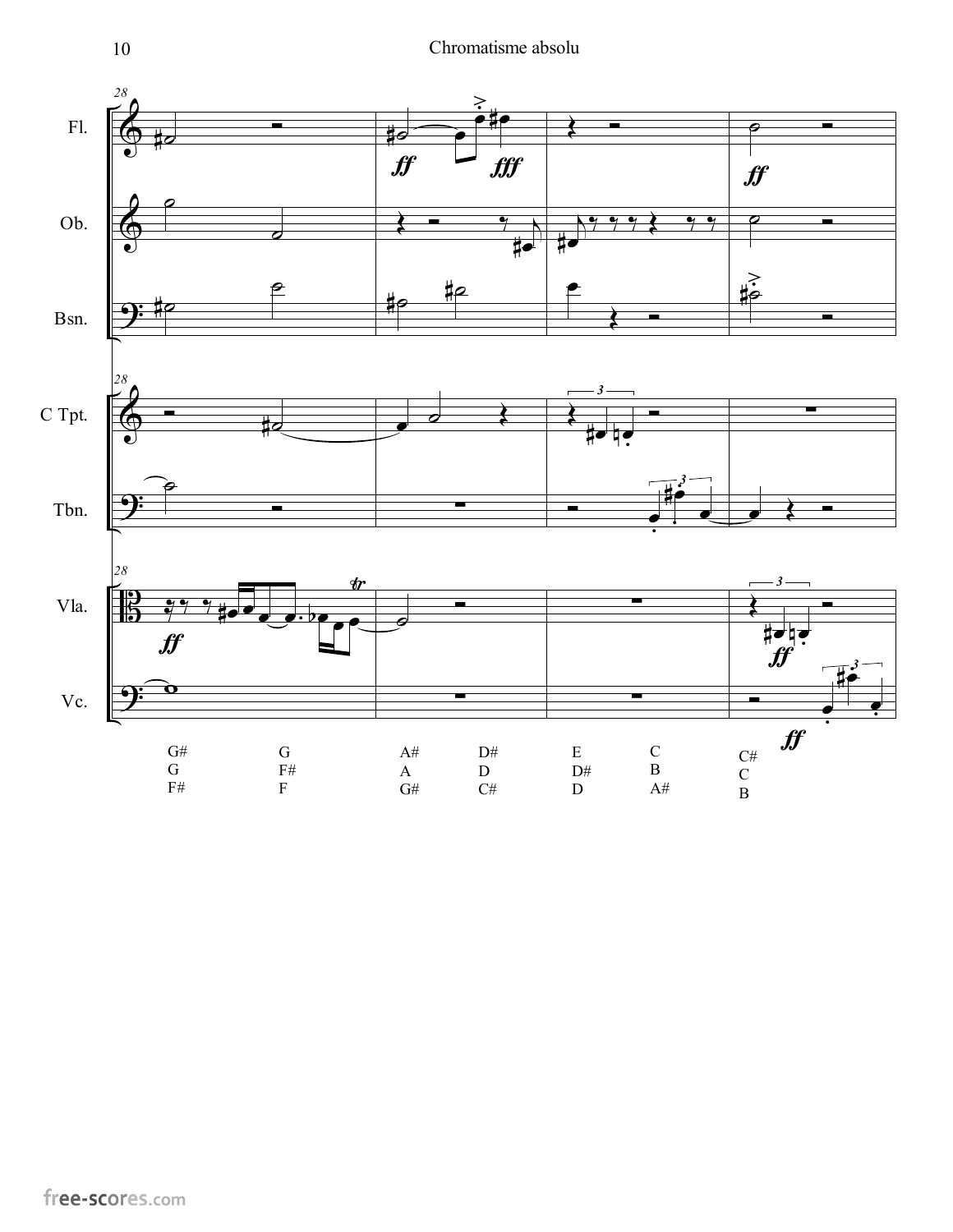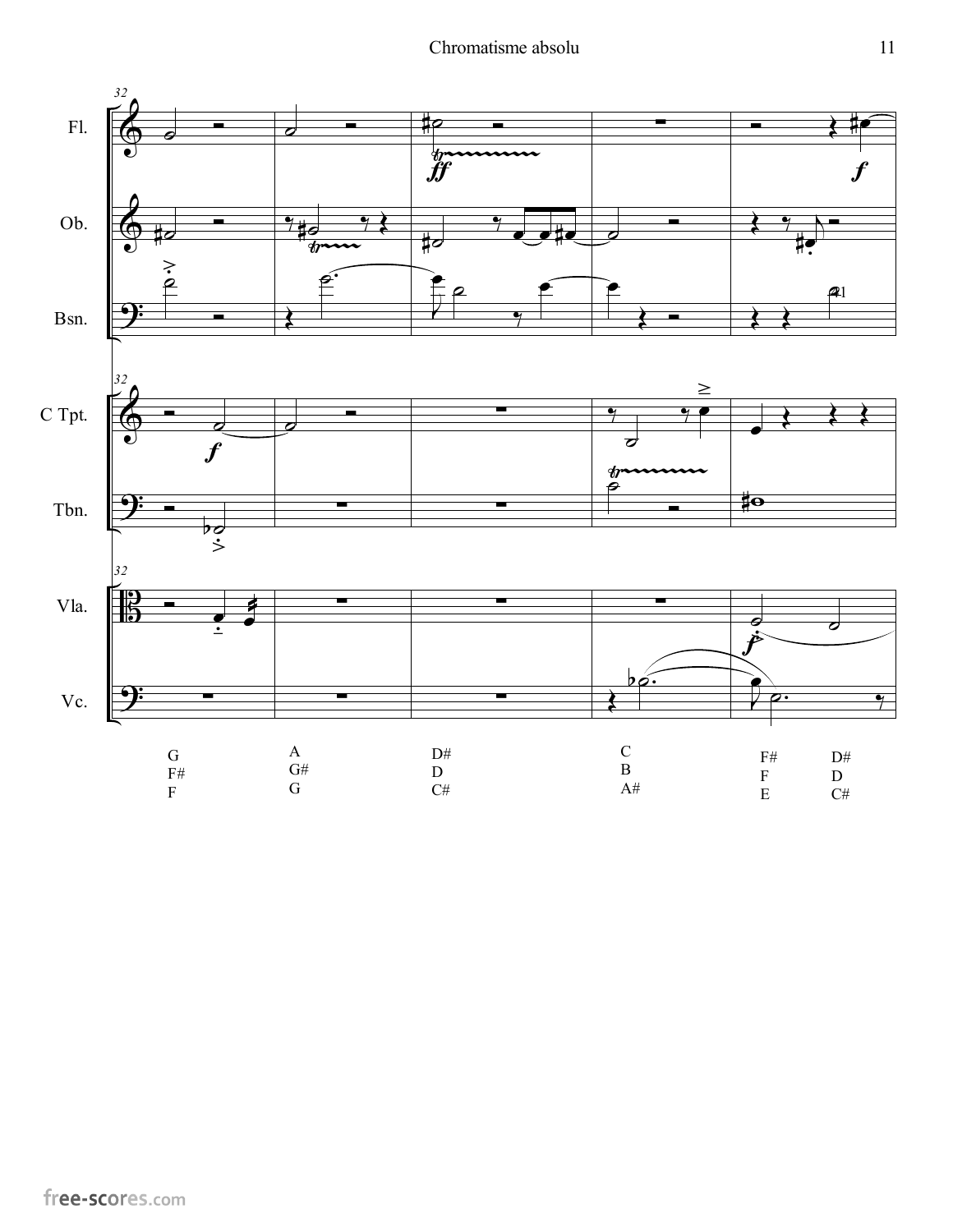

free-scores.com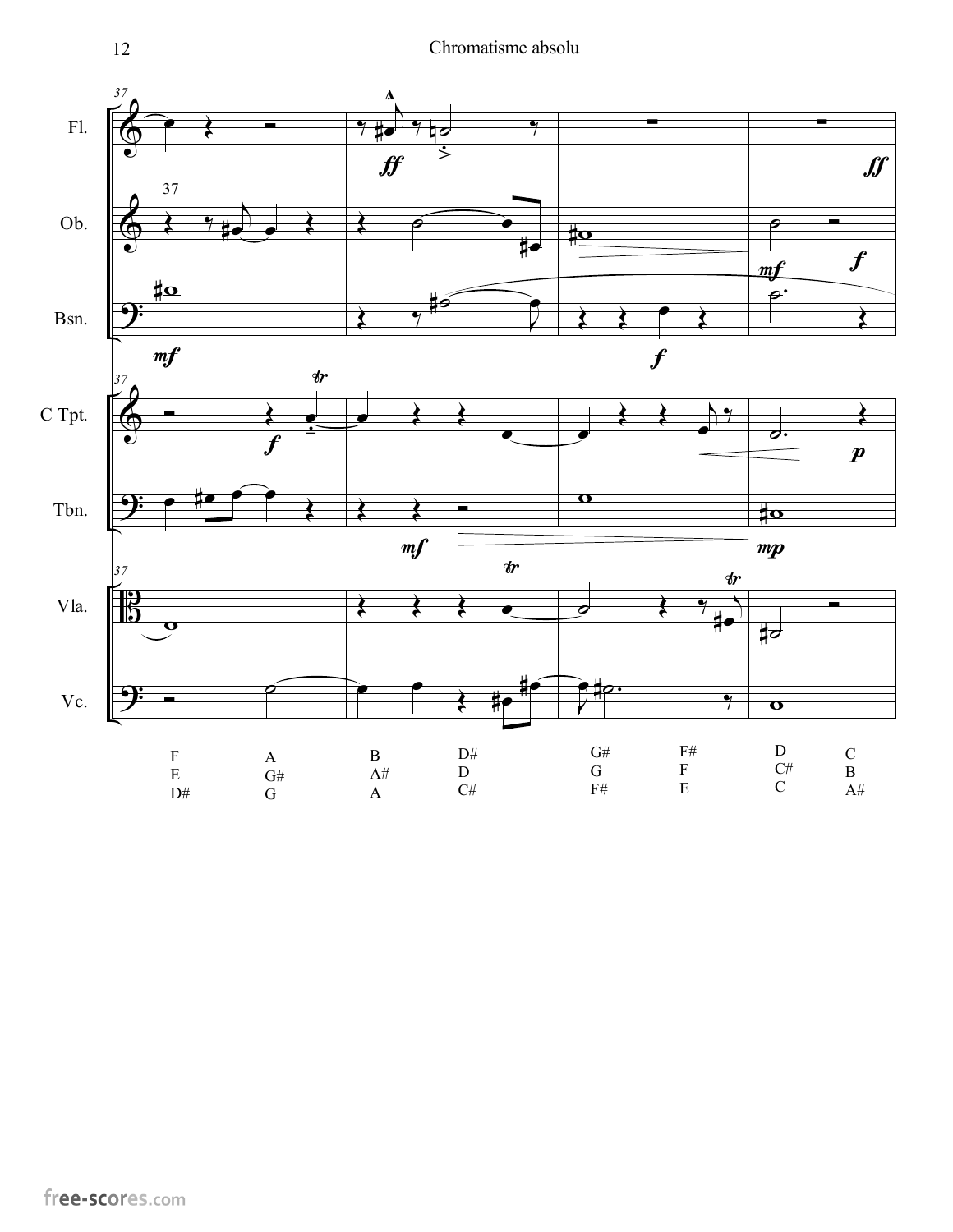